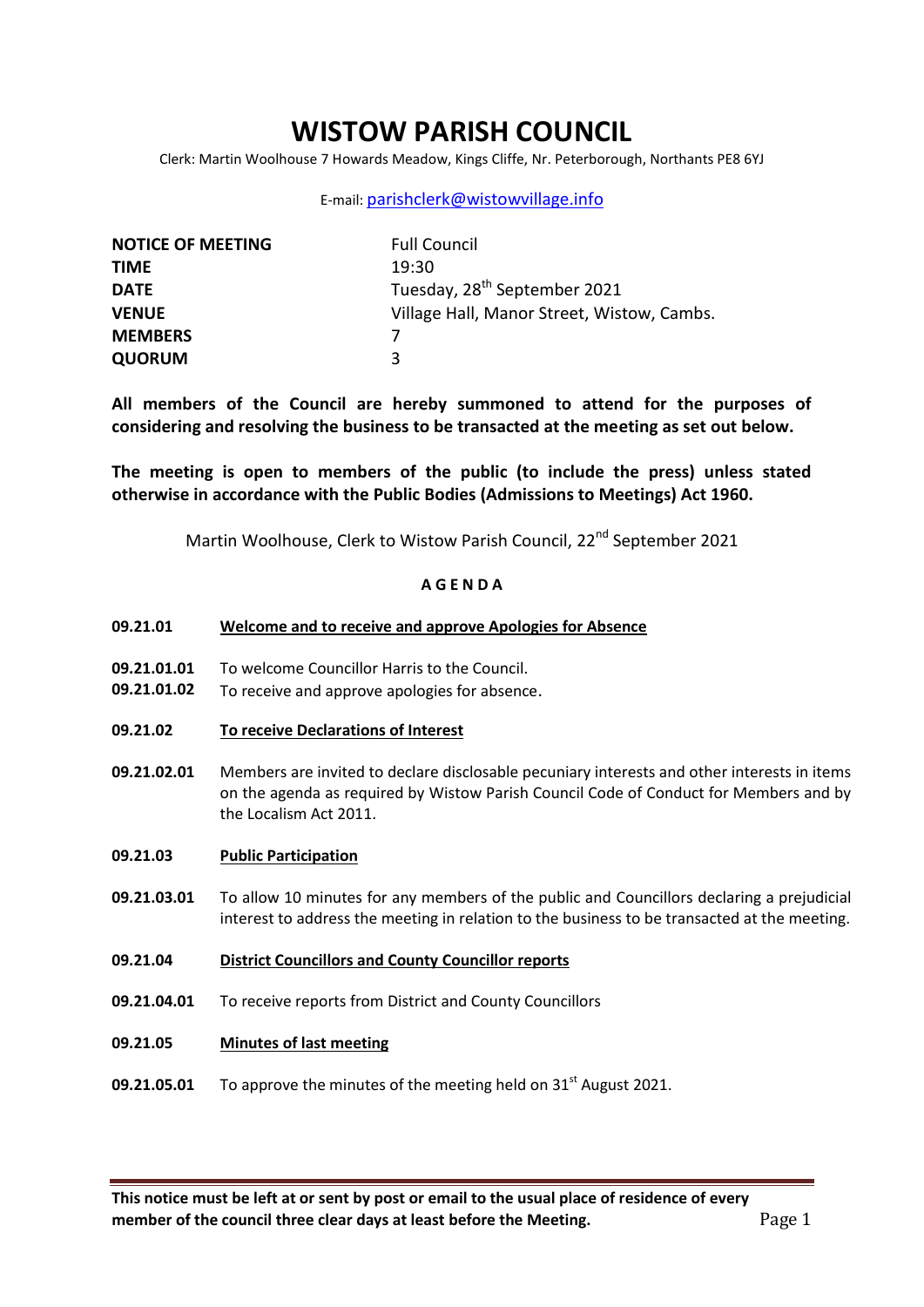| 09.21.06                                                                               | Matters arising or carried forward from the previous meeting.                                                                                                                                                                                                                                                                                                                                                                                                |                                                                                            |                                                                                        |                             |  |
|----------------------------------------------------------------------------------------|--------------------------------------------------------------------------------------------------------------------------------------------------------------------------------------------------------------------------------------------------------------------------------------------------------------------------------------------------------------------------------------------------------------------------------------------------------------|--------------------------------------------------------------------------------------------|----------------------------------------------------------------------------------------|-----------------------------|--|
| 09.21.06.01<br>09.21.06.02<br>09.21.06.03<br>09.21.06.04<br>09.21.06.05                | Flooding<br><b>Street lighting</b><br>2 <sup>nd</sup> defibrillator<br>Playground equipment repairs<br>Local Highway Initiatives                                                                                                                                                                                                                                                                                                                             |                                                                                            |                                                                                        |                             |  |
| 09.21.07                                                                               | Notification of planning items.                                                                                                                                                                                                                                                                                                                                                                                                                              |                                                                                            |                                                                                        |                             |  |
| 09.21.07.01                                                                            | Nothing to report                                                                                                                                                                                                                                                                                                                                                                                                                                            |                                                                                            |                                                                                        |                             |  |
| 09.21.08                                                                               | <b>Finance</b>                                                                                                                                                                                                                                                                                                                                                                                                                                               |                                                                                            |                                                                                        |                             |  |
| 09.21.08.01                                                                            | To approve accounts for payment: 28 <sup>th</sup> September 20, 2021                                                                                                                                                                                                                                                                                                                                                                                         |                                                                                            |                                                                                        |                             |  |
| <b>Date</b>                                                                            | <b>Ref No</b>                                                                                                                                                                                                                                                                                                                                                                                                                                                | Payee                                                                                      | <b>Description</b>                                                                     | <b>Amount</b><br>£          |  |
| 28.09.21<br>28.09.21<br>28.09.21                                                       | 54<br>55<br>56                                                                                                                                                                                                                                                                                                                                                                                                                                               | <b>Mr M Woolhouse</b><br>Mr R Jackson<br><b>Arthur J Gallagher (formerly</b><br>Came & Co) | Net salary September 2021 and Zoom<br><b>Grass cutting</b><br><b>Insurance renewal</b> | 274.39<br>700.00<br>1095.05 |  |
| 28.09.21                                                                               | 57                                                                                                                                                                                                                                                                                                                                                                                                                                                           | <b>Wicksteed Leisure Limited</b>                                                           | <b>Playground repairs</b>                                                              | 2009.52                     |  |
| 09.21.08.02<br>09.21.08.03<br>09.21.08.04<br>09.21.08.05<br>09.21.08.06<br>09.21.08.07 | To note the bank charges for September 2021<br>15.00<br>To note the Income and Expenditure Account for September 2021 (enclosed within<br>meeting papers).<br>To note the bank reconciliation for September 2021 (enclosed within meeting papers).<br>To note the bank balances in the current and deposit accounts.<br>To receive a report on opening bank accounts with Unity Trust Bank<br>To note the insurance renewal (enclosed within meeting papers) |                                                                                            |                                                                                        |                             |  |
| 09.21.08.08<br>09.21.09                                                                | To consider Community Infrastructure Levy project funding<br><b>Traffic, Highways &amp; Road Safety</b>                                                                                                                                                                                                                                                                                                                                                      |                                                                                            |                                                                                        |                             |  |
| 09.21.09.01<br>09.21.09.02                                                             | Save as referred to below or in correspondence nothing to report this month.<br>Local Highways Initiatives.                                                                                                                                                                                                                                                                                                                                                  |                                                                                            |                                                                                        |                             |  |
| 09.21.10                                                                               | <b>Policing Matters</b>                                                                                                                                                                                                                                                                                                                                                                                                                                      |                                                                                            |                                                                                        |                             |  |
| 09.21.10.01                                                                            | Incidents relating to Wistow were included in Correspondence and all alerts are posted to<br>the Parish Council's Facebook page.                                                                                                                                                                                                                                                                                                                             |                                                                                            |                                                                                        |                             |  |
| 09.21.11                                                                               | <b>Village Maintenance</b>                                                                                                                                                                                                                                                                                                                                                                                                                                   |                                                                                            |                                                                                        |                             |  |
| 09.21.11.01                                                                            | To consider any items not considered elsewhere.                                                                                                                                                                                                                                                                                                                                                                                                              |                                                                                            |                                                                                        |                             |  |
| 09.21.12                                                                               | <b>Correspondence and Communications</b>                                                                                                                                                                                                                                                                                                                                                                                                                     |                                                                                            |                                                                                        |                             |  |
|                                                                                        | All of this correspondence has been circulated to Councillors                                                                                                                                                                                                                                                                                                                                                                                                |                                                                                            |                                                                                        |                             |  |